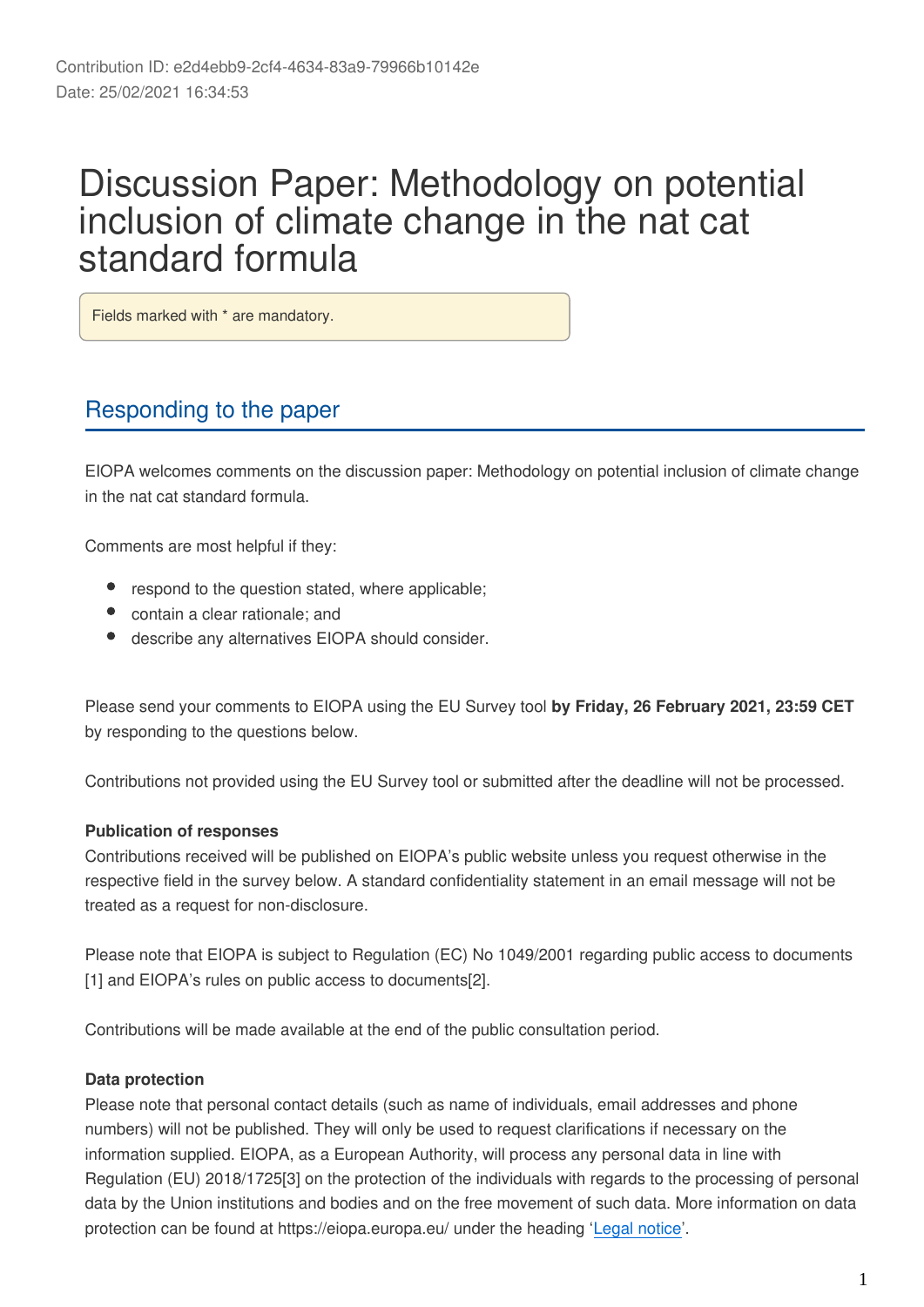[1] Regulation (EC) No 1049/2001 of the European Parliament and of the Council of 30 May 2001 regarding public access to European Parliament, Council and Commission documents (OJ L 145, 31.5.2001, p. 43).

### [2] [Public Access to Documents](https://www.eiopa.europa.eu/sites/default/files/publications/administrative/public-access-eiopa-mb-11-051.pdf)

[3] Regulation (EU) 2018/1725 of the European Parliament and of the Council of 23 October 2018 on the protection of natural persons with regard to the processing of personal data by the Union institutions, bodies, offices and agencies and on the free movement of such data, and repealing Regulation (EC) No 45 /2001 and Decision No 1247/2002/EC (OJ L 295, 21.11.2018, p. 39).

### About the respondent

Please indicate the desired disclosure level of the responses you are submitting. **\***

- **O** Public
- Confidential
- Stakeholder name **\***

INSTITUT DES ACTUAIRES (France)

#### Contact person (name and surname) **\***

Samuel Cywie

Contact person email **\***

samuel.cywie@institutdesactuaires.fr

#### Contact person phone number

+33(0)650273124

### Questions to Stakeholders

Q1: Do you agree with the definition of the perils?

- Yes
- <sup>O</sup>No

Please explain.

Hail is characterized by the fall of disjointed logs more or less round of ice (hailstones) whose diameter can vary from a few millimeters to about twenty centimeters in the most extreme cases. While this peril happens during wild storm, the effects are specifics.

Windstorm currently covers a large number of perils which are not linked to the same underlying phenomena.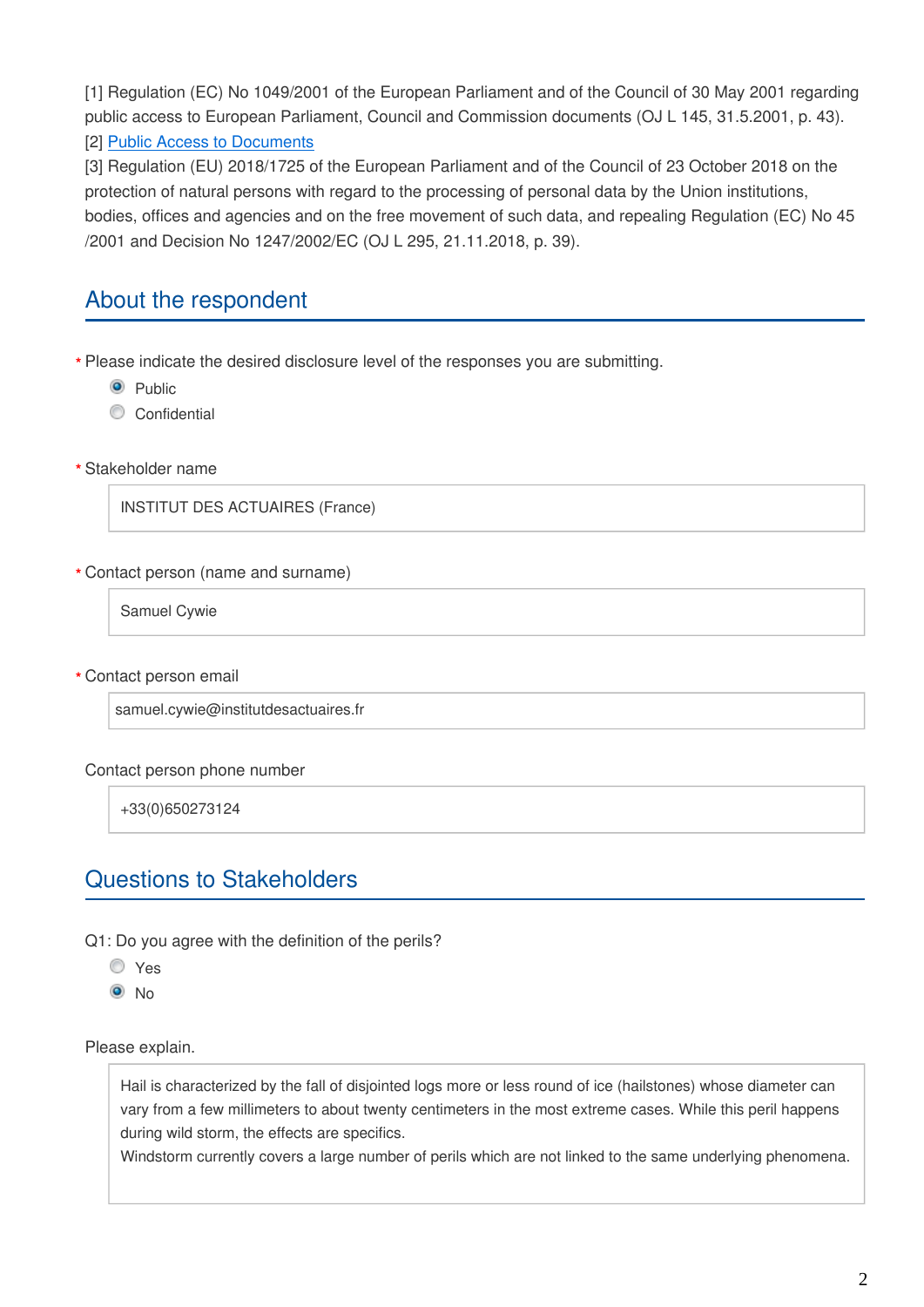Q2: Do you think that it should be clarified that the peril currently named "Hail" in the SF refers to "Convective Storm"?

- **O** Yes
- No

Please explain.

As stated in the previous comment, hail is a specific peril.

Q3: Do you think that the peril currently named "Hail" in the SF should be renamed as "Convective Storm"?

- **O** Yes
- © No

Please explain.

When you have some hails, you have as well some tornadoes… In addition, it would fit with the definition of the cat modelling agent making easier the potential comparisons

Q4: Do you think that it should be clarified that the peril currently named "Windstorm" in the SF refers to "Cyclonic storm"?

**O** Yes

No

Please explain.

The French Institut des actuaires believes that this peril could be split into two types of perils: cyclones and extra-tropical cyclones. The origin of those perils are different and therefore should not be part of the same definition. For cat modelers, there are two different models as well.

Q5: Do you think that the peril currently named "Windstorm" in the SF should be renamed "Cyclonic storm"?

- Yes
- $\odot$  No

Please explain.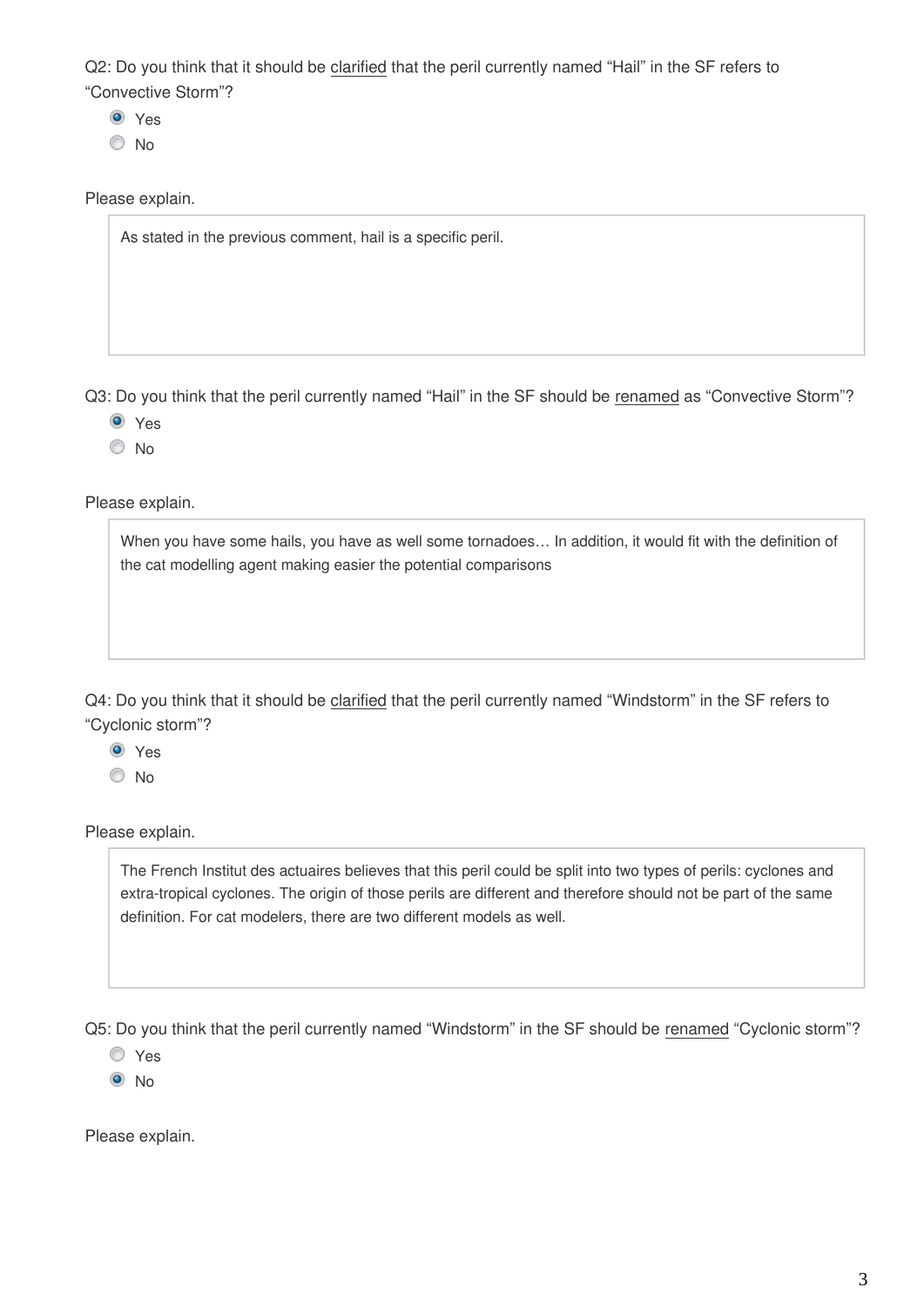To avoid confusion as most catastrophe modelling tools treat them separately.

Q6: Do you agree with the risks identified where there is a high confidence level on the current and shortterm impact of climate change in Europe?

<sup>O</sup> Yes

No

Please explain.

No comment

Q7: Do you agree to refer to a 1.5°C warming scenario for short-term (5-10 years) projection of climate change?

**O** Yes

© No

Please explain. If no, would you suggest an alternative scenario?

More 10 years horizon than 5 years.

Q8: Do you agree to take into account adaptation measures when assessing weather-related risks?

<sup>O</sup> Yes

No

Please explain.

Mitigation measures (objective of action on the factors of climate change despite a significant level of uncertainty ) and measures to adapt to the consequences of change (objective of maintaining equivalent living conditions despite climate change) should be taken into account. Insurers and reinsurers should be more proactive on this to motivate citizens, cities and states to invest in

such these measures

Q9: Do you agree that in light of climate change, it is necessary to explicitly consider climate change in the recalibration of the Nat Cat SF for certain perils/regions as identified in Part 3?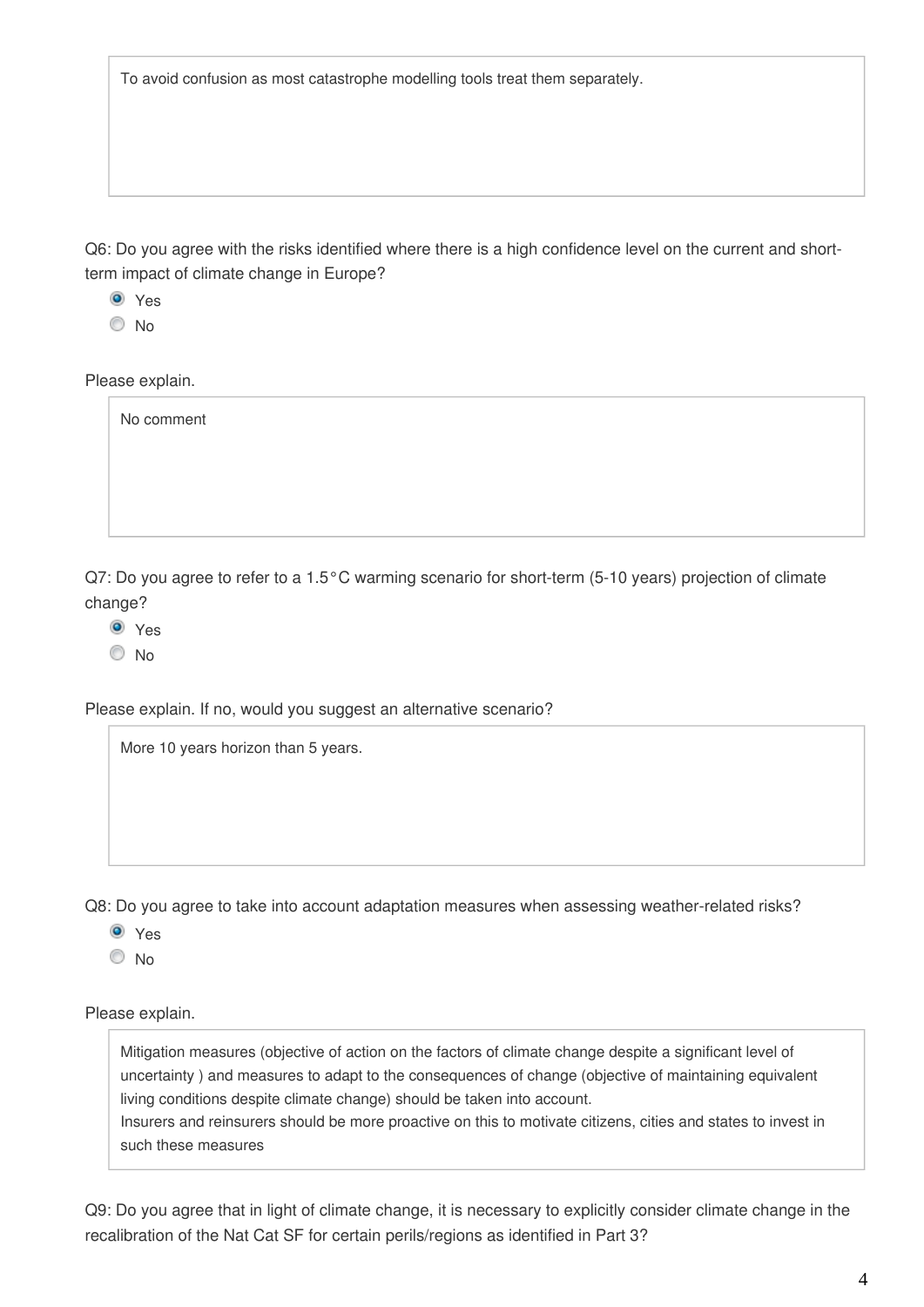

Please explain.

Models are not calibrated each and every year, it is important to include the potential impact of climate change in the next 5 to 10 years.

It is important to explicitly point out the quantum in the parameters' calibration attributed to climate change. Since these factors involve country granularity and cross impacts it is more transparent and flexible to mention explicitly as explained in Part 3 the country and the peril impacted by climate change. However a cost / benefit analysis must be run with FCA and undertakings in this consultation to check the feasibility of the inclusion of such explicit variable.

Q10: Do you agree that for relevant perils/regions where climate change is expected to have an impact, Nat Cat models explicitly considering climate change should be used if available?

**O** Yes

© No

Please explain.

Indeed if the vendors models already include the potential impact of climate change, these models should be used however (and this is the next question), we are not aware of any modules trying to integrate it at the moment.

Q11: Are you aware of models, which would explicitly consider climate change which could be used to perform the Nat Cat SF parameters' calibration?

Yes  $\odot$  No

Please explain. If yes, please provide information about models.

There are some regularly used models by Meteorologists such as CMIP 5 but is not fully available and require meteorology knowledge hence a price to pay to handle properly.

Q12: Do you think that new countries should be considered in the SF in light of climate change?

Yes

© No

If yes, please explain which ones, why and provide sources of data/studies.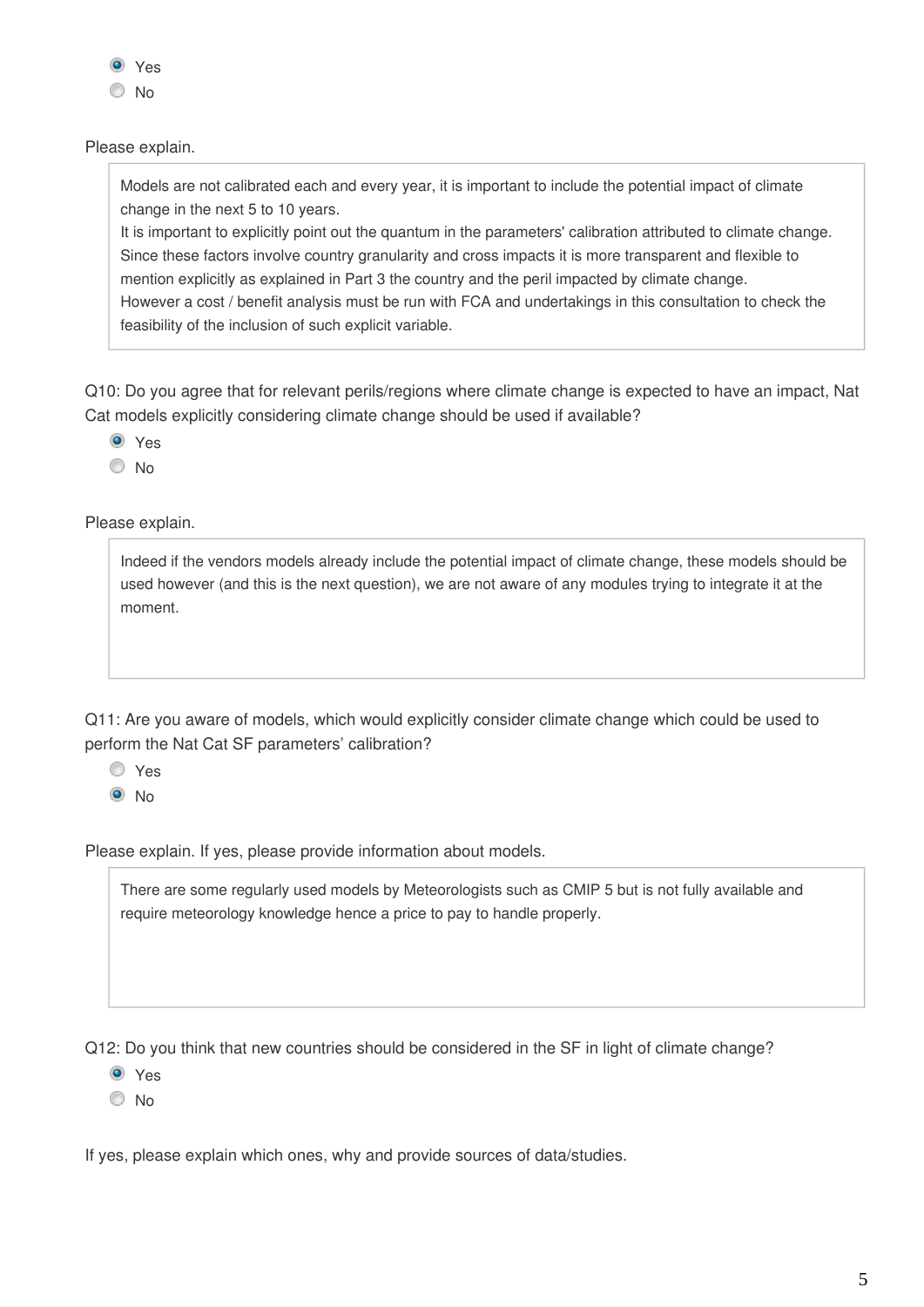In order to be prudent all countries that have been impacted in the last decade with a high severity and penetration should consider being included - Coastal flood should be added in France since there have been many occurrences in the last 3 years.

Q13: For new perils, EIOPA has focused on wildfire. Do you see additional "new" perils which could be of relevance for the SF?

<sup>O</sup> Yes

No

If yes, which ones?

In addition to wildfire and drought we should also take into account heatwave increase in frequency and severity, however there is currently no vendors models.

Q14: Do you think that wildfire could potentially be material enough for the insurance sector to be considered in the SF?

**O** Yes

© No

Please explain.

The example given is Portugal with a few major events but some events took place in Greece and in northern Europe countries (Finland...) as well. Drought is one of the driver of such potential issue as well as building of houses nearby forests.

Q15: Are you aware of models or data which could be used for the calibration of parameters for wildfire risk in Europe?

Yes

 $\odot$  No

Please describe the data and/or models.

Some models exist in the US but to our knowledge not in Europe. We have identified a few data sources :

- https://www.preventionweb.net/news/view/73721

- http://www.drias-climat.fr/

- https://cerfacs.fr/en/wildland-fire-propagation/?cn-reloaded=1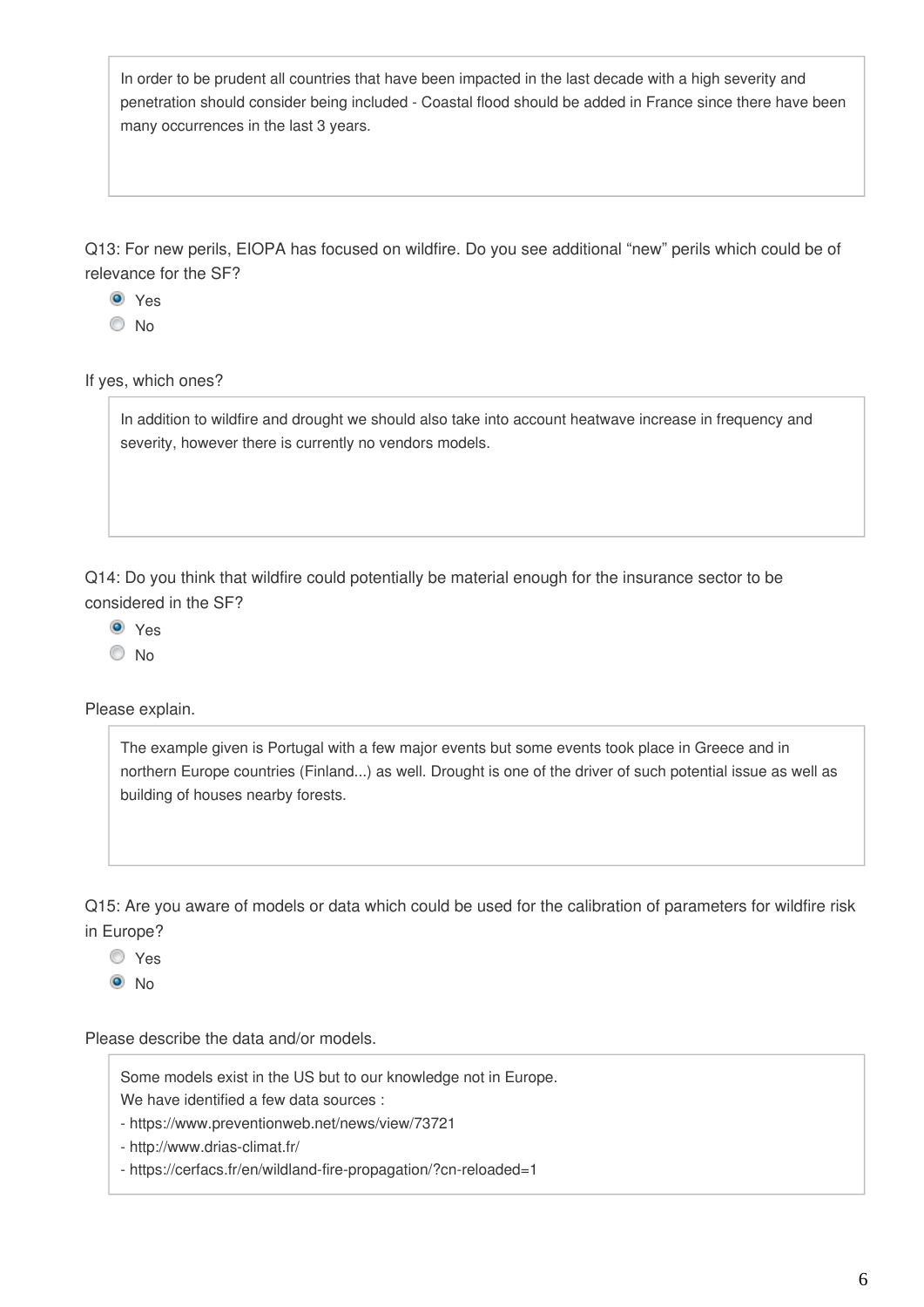Q16: For new lobs, EIOPA has focused on agricultural insurance and NDBI. Do see additional lobs, which could be of relevance for the SF?

- Yes
- <sup>O</sup>No

Please explain. If yes, please provide lobs names.

Q17: Do you think that crop insurance could potentially be material enough for the insurance sector to be considered in the SF?

<sup>O</sup> Yes

No

Please explain.

Crops can be impacted by several natural disasters like drought and hail and therefore should be included in the scope especially because some insurance companies are heavily exposed to this specific LoB in limited territories.

This will increasingly be covered by parametric insurance.

Q18: Do you think that adding a loading factor is the right approach to capture climate change?

Yes

 $\odot$  No

Please explain.

Entities with sufficient knowledge about this risk could use an internal estimated capital approved by the regulator, and therefore not be hit by a loading factor.

Q19: Do you think that revaluating the correlation matrices is the right approach to capture climate change?

Yes

<sup>O</sup>No

Please explain.

Correlations are very important but we could end up with an over parametrisation if the correlation matrix has a too fine resolution (LoB, Cresta level).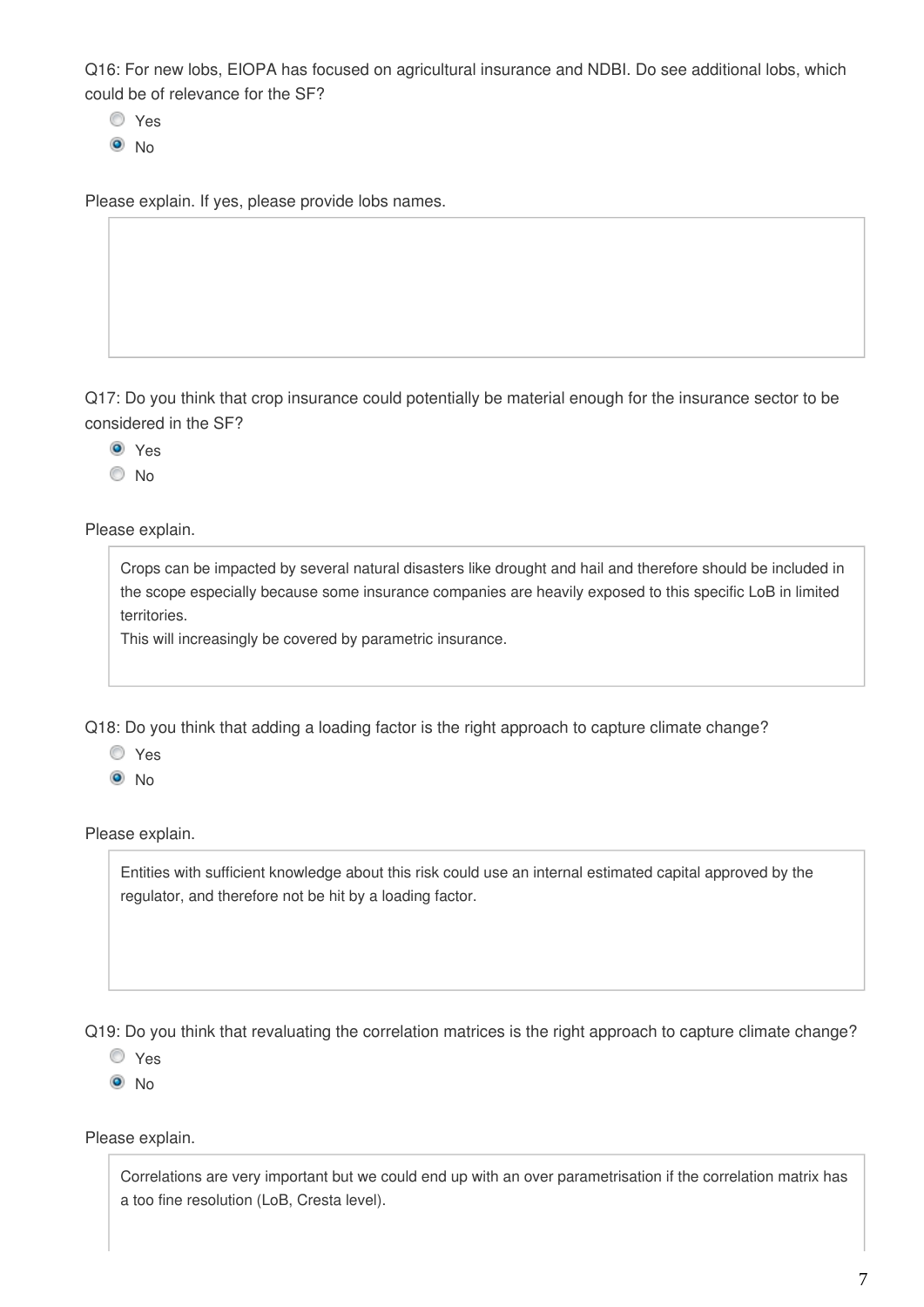Q20: Do you agree that there is a need to formalise an approach to re-assess current Nat Cat SCR parameters on a regular basis?

**O** Yes

O No

Please explain. If yes, how often should this take place? Who should participate to such a reassessment? What should be the parameters considered?



Q21: Do you agree that regular recalibration is needed but under the condition that the changes are material in order to not include artificial volatility?

- **O** Yes
- $\odot$  No

Please explain.

Changes needs to take into account the period of return of high severity claims. However this should be monitored since frequency may also increase so the materiality threshold will require a big scrutiny.

Q22: Do you agree that any recalibration should take in account adaptation measures in a future calibration?

<sup>O</sup> Yes

 $\odot$  No

Please explain. If yes, do you have any insights on how this can be done?

Adaptation measures should be taken into account by the vendor models. However, it is nearly impossible for them to take this into account every year like building of roads, parkings… Recalibration should reflect risk as much as possible without any overestimation.

Q23: Do you have any other comments on the draft Opinion? **\***

- **O** Yes
- © No